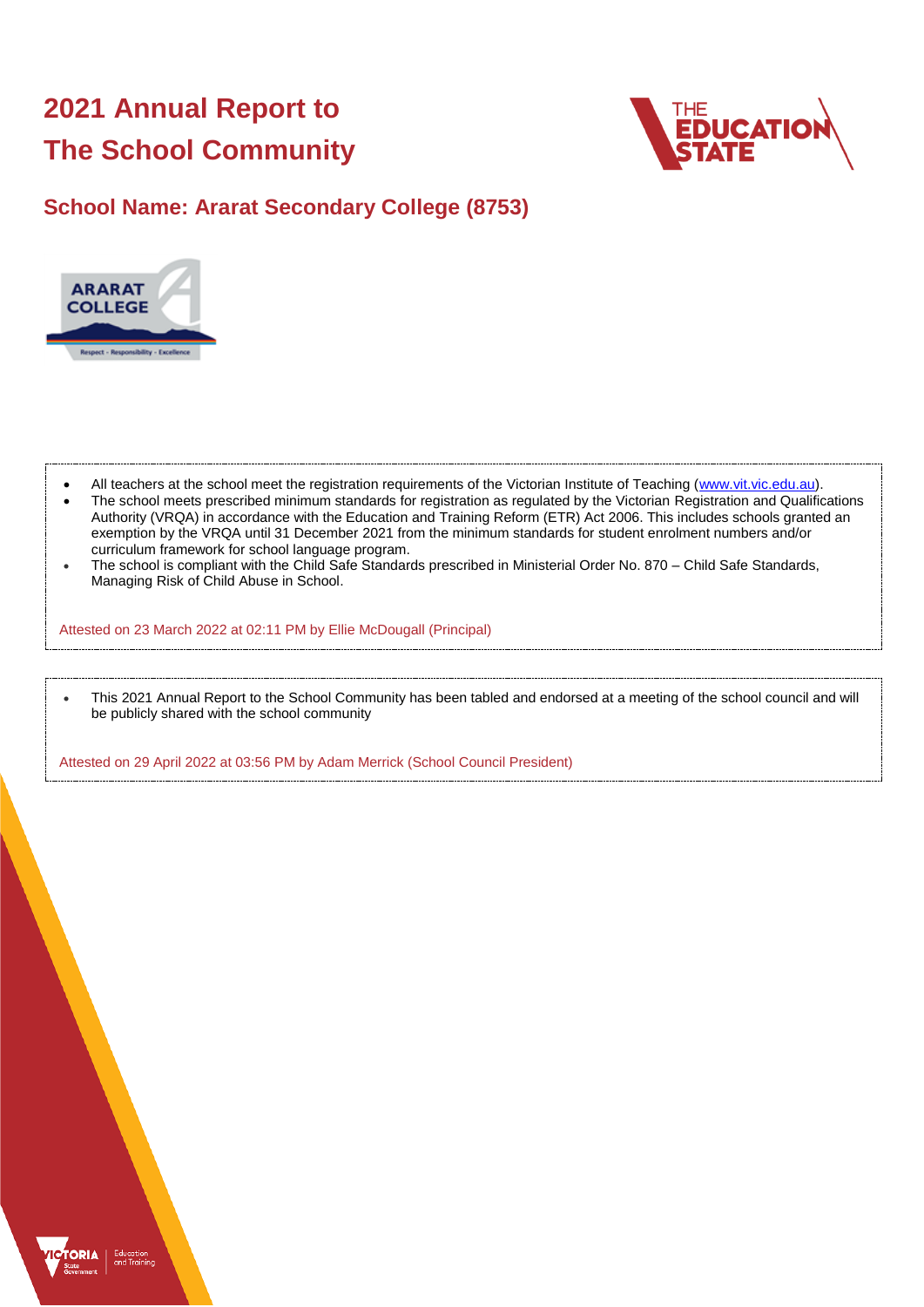

## How to read the Annual Report

## What does the *'About Our School'* commentary section of this report refer to?

The 'About our school' commentary provides a brief background on the school, an outline of the school's performance over the year and future directions.

The 'School Context' describes the school's vision, values and purpose. Details include the school's geographic location, size and structure, social characteristics, enrolment characteristics and special programs.

The 'Framework for Improving Student Outcomes (FISO)' section includes the improvement initiatives the school has selected and the progress they have made towards achieving them through the implementation of their School Strategic Plan and Annual Implementation Plan.

## What does the *'Performance Summary'* section of this report refer to?

The Performance Summary includes the following:

#### **School Profile**

- student enrolment information
- the school's 'Student Family Occupation and Education' category
- a summary of parent responses in the Parent Opinion Survey, shown against the statewide average for Secondary schools
- school staff responses in the area of School Climate in the School Staff Survey, shown against the statewide average for Secondary schools

#### **Achievement**

- English and Mathematics for Teacher Judgements against the curriculum
- English and Mathematics for National Literacy and Numeracy tests (NAPLAN)
- all subjects for Victorian Certificate of Education (VCE) examinations

#### **Engagement**

Student attendance and engagement at school, including:

- how many Year 7 students remain at the school through to Year 10
- how many exiting students go on to further studies or full-time work

#### **Wellbeing**

Student responses to two areas in the Student Attitudes to School Survey:

- Sense of Connectedness
- Management of Bullying

Results are displayed for the latest year and the average of the last four years (where available). As NAPLAN tests were not conducted in 2020, the NAPLAN 4-year average is the average of 2018, 2019 and 2021 data in the 2021 Performance Summary.

## Considering COVID-19 when interpreting the Performance Summary

The Victorian community's experience of COVID-19, including remote and flexible learning, had a significant impact on normal school operations in 2020 and 2021. This impacted the conduct of assessments and surveys. Readers should be aware of this when interpreting the Performance Summary.

For example, in 2020 and 2021 school-based surveys ran under changed circumstances, and NAPLAN was not conducted in 2020. Absence and attendance data during this period may have been influenced by local processes and procedures adopted in response to remote and flexible learning.

Schools should keep this in mind when using this data for planning and evaluation purposes.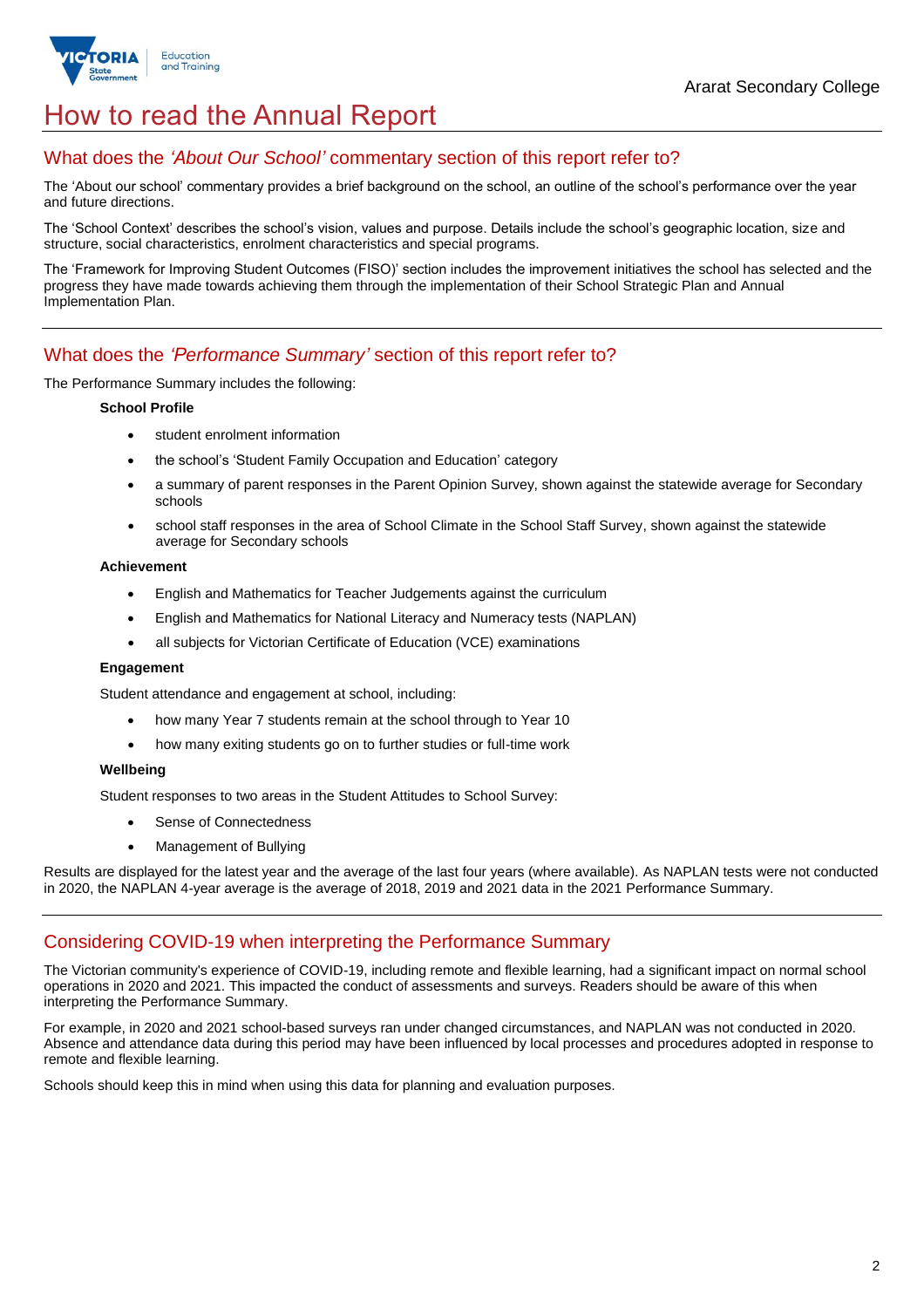

## How to read the Annual Report (continued)

### What do *'Similar Schools'* refer to?

Similar Schools are a group of Victorian government schools with similar characteristics to the school.

This grouping of schools has been created by comparing each school's socio-economic background of students, the number of non-English speaking students and the school's size and location.

## What does *'NDP'* or '*NDA*' mean?

'NDP' refers to no data being published for privacy reasons or where there are insufficient underlying data. For example, very low numbers of participants or characteristics that may lead to identification will result in an 'NDP' label.

'NDA' refers to no data being available. Some schools have no data for particular measures due to low enrolments. There may be no students enrolled in some year levels, so school comparisons are not possible.

Note that new schools only have the latest year of data and no comparative data from previous years. The Department also recognises unique circumstances in Specialist, Select Entry, English Language, Community Schools and schools that changed school type recently, where school-to-school comparisons are not appropriate.

## What is the *'Victorian Curriculum'*?

The Victorian Curriculum F–10 sets out what every student should learn during his or her first eleven years of schooling. The curriculum is the common set of knowledge and skills required by students for life-long learning, social development and active and informed citizenship.

The Victorian Curriculum is assessed through teacher judgements of student achievement based on classroom learning.

The curriculum has been developed to ensure that school subjects and their achievement standards enable continuous learning for all students, including students with disabilities.

The 'Towards Foundation Level Victorian Curriculum' is integrated directly into the curriculum and is referred to as 'Levels A to D'.

'Levels A to D' may be used for students with disabilities or students who may have additional learning needs. These levels are not associated with any set age or year level that links chronological age to cognitive progress (i.e., there is no age expected standard of achievement for 'Levels A to D').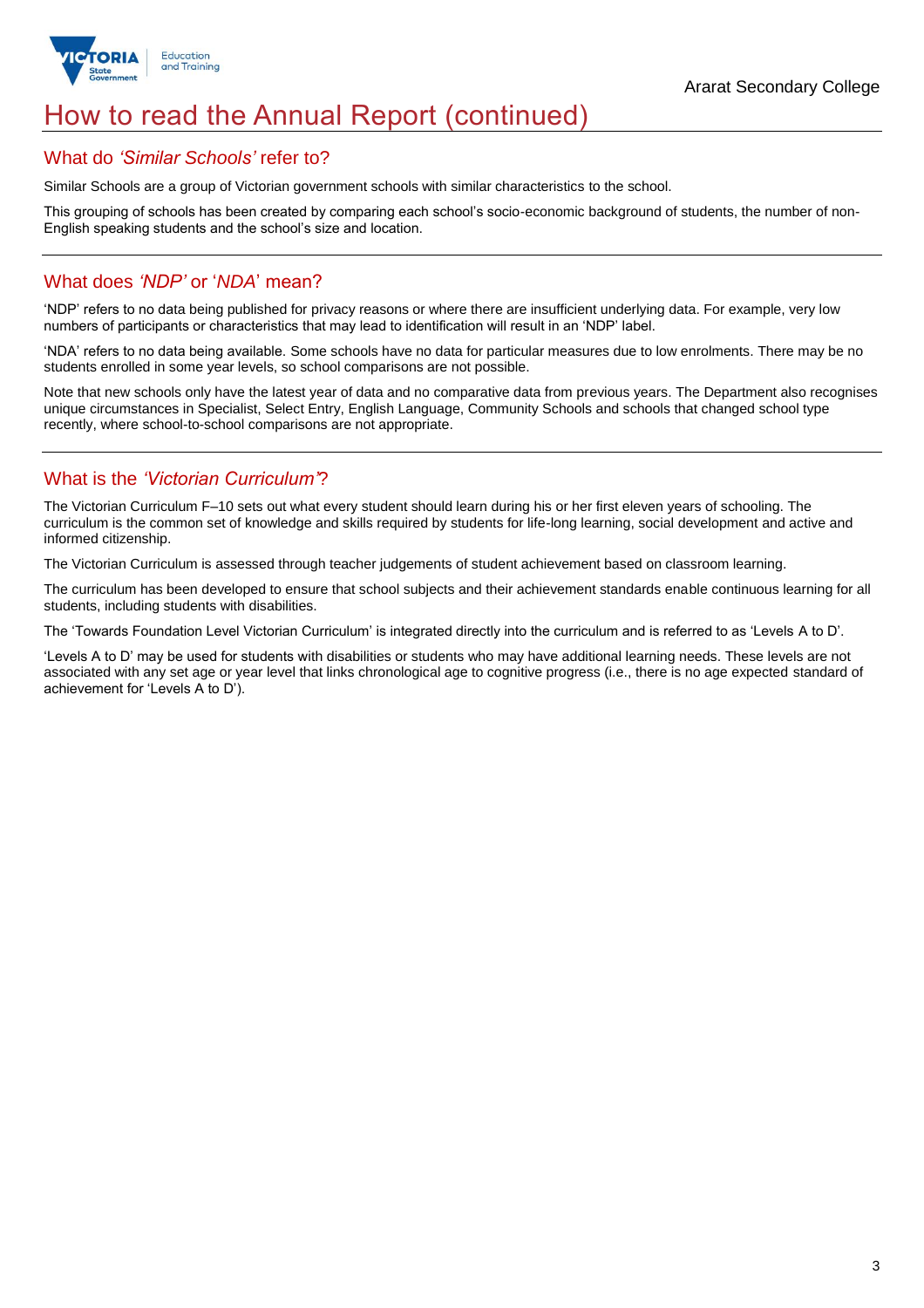



## **About Our School**

## School context

Ararat College is a rural 7-12 co-educational College of just over 300 students located in the Central Highlands Region of Victoria approximately 100 kilometers west of Ballarat. The College was established in 1913 as one of the state's earliest secondary schools. Students are transported to the College on six country buses from areas including Elmhurst, Armstrong, Willaura, Maroona, Moyston and Buangor. These distances vary from a few kilometers to up to over 40 kilometers. A variety of primary schools feed into the College, and the integration of students from small primary schools into a relatively large secondary college is a challenge, which the College believes it handles well. There are three state primary schools within Ararat, as well as a Catholic Primary School and a Catholic Secondary School.

The College's mission statement and values were recently co-created with strong input from the whole school community, and focus the direction and purpose of the school. With a mission 'to provide an education that empowers young people to find their voice and thrive in any endeavour with respect, responsibility and excellence' and three core values of Respect, Responsibility and Excellence, Ararat College looks to the future with great confidence and excitement.

Ararat College buildings are situated in attractive, spacious and well-kept grounds with areas of landscaping. The buildings include a Open Learning Centre with adjacent outdoor classroom, Gymnasium, Library, Technology Wing, Technology Skills Centre, Arts Centre, Senior School Centre, Science and Language Centre, a VET Hospitality/Commercial Cooking Trade Training Centre, synthetic surface Multi-Sport Facility and a School Farm with onsite classroom. Significant maintenance and refurbishment work has been undertaken and continues to be a priority to ensure that the College's many old buildings remain functional and attractive and provide a high quality learning environment for our students.

Enrolment numbers have steadily increased more recently. Students come from a predominantly English speaking background, with Aboriginal and Torres Strait Islander students making up approximately 2% of the College enrolment. Approximately 50% of our students are from low socio-economic family backgrounds. The school currently has an SFOE of 0.5600. The College works extremely closely with the local government primary schools to ensure a supported and effective transition for students into the secondary school setting. These strong relationships also assist with continuity of learning within the curriculum. The aspiration levels of young people in the Ararat area has been identified at the state level to be extremely low. Working with a number of local stakeholders, the College continues to address this and support students to raise their aspirations and therefore motivation towards their education.

The staff profile has changed significantly over the last four years. A number of new teachers have been employed (which has included five Teach for Australia Associates), and a number of experienced staff have retired. The College's Leadership Team has grown and includes the Principal, two Assistant Principals, three Leading Teachers, three Learning Specialists and the Business Manager. Approximately 26% of the teaching staff are part time. There are currently no identified Aboriginal and Torres Strait Islander staff. The College has a diverse and multi-skilled staff that work hard to provide an engaging and challenging program for all students. The College also employs a large number of Education Support staff to assist with our high number of PSD and equity funded students, as well as supporting the student mental health and wellbeing needs. Staff succession planning, middle leadership development and capacity building continues to remain a high priority.

Our 2021 Parent Opinion Survey indicated very positive feedback from our families with parent satisfaction continuing to be above the state average.

A comprehensive range of co-curricular activities is offered to students, focusing on the holistic development of students as individuals. This includes instrumental music, media programs, camps, numerous Student Leadership opportunities, State School Spectacular, school band, annual theatre/musical production and sport programs. This supports the growth of students into confident, successful and contributing citizens. No formal programs are offered for overseas students.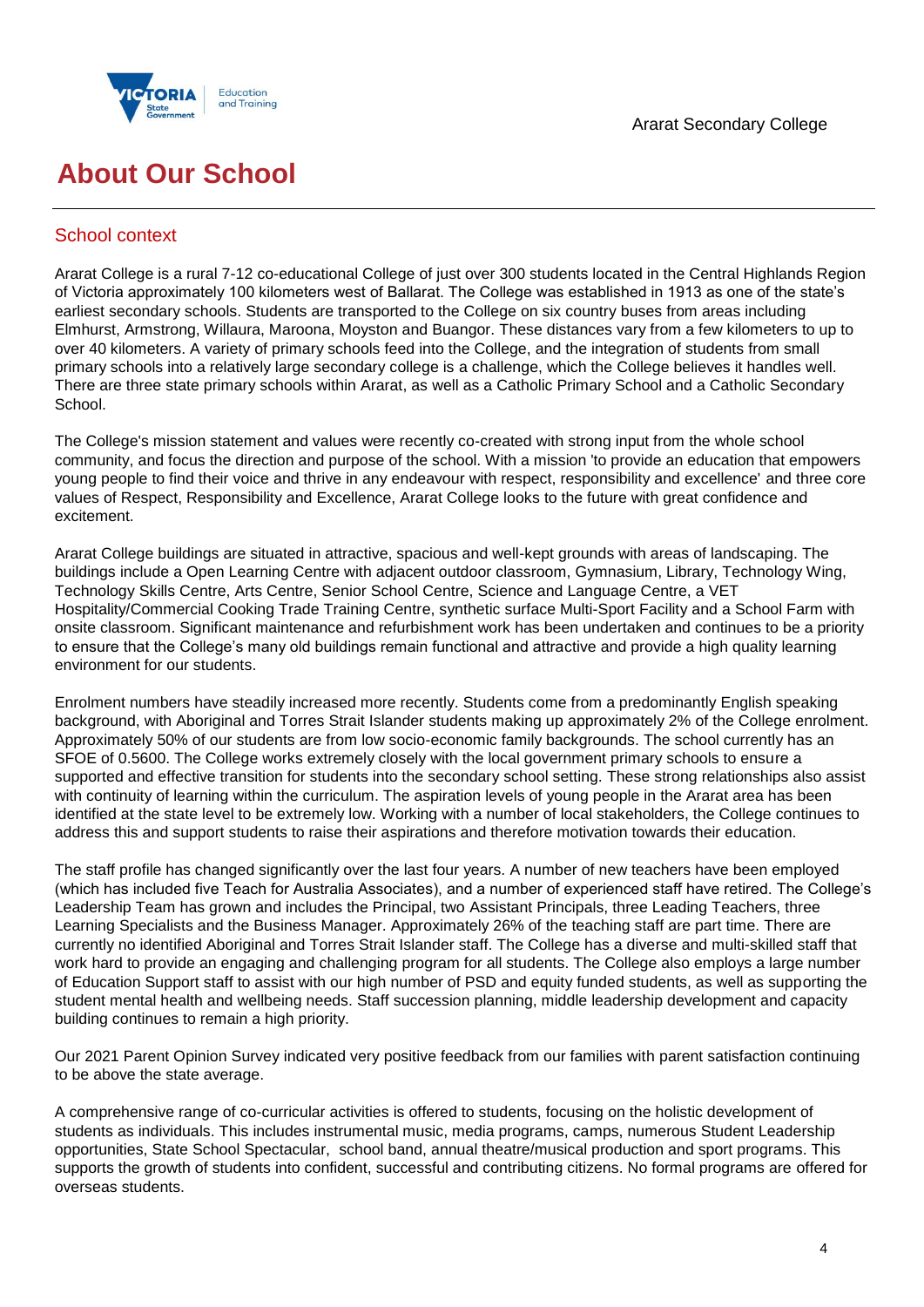

Ararat College is a school focused on both the learning and wellbeing outcomes of all students. In a caring, welldisciplined atmosphere, the college sets high standards in all aspects of student endeavour and behaviour with our dedicated and talented teaching and support staff delivering engaging educational opportunities to all students, whilst also focusing on reflection and continuous improvement practices. The College makes a feature of encouraging, recognising and celebrating academic excellence, student leadership and co-curricular participation.

## Framework for Improving Student Outcomes (FISO)

In 2021 Ararat College continued to focus on the first two goals within the Schools Strategic Plan and more specifically the key improvement strategies of continuing to build and embed our whole school instructional model as well as developing and embedding a student agency model. This links directly to the FISO dimensions of 'Building Practice Excellence' and 'Empowering Students and Building School Pride'.

This has seen the continued implementation of Professional Learning Communities across our school as a priority. Whilst periods of remote learning made this more challenging, our staff worked hard and ensured this was continued despite needing to adapt to an online environment. These PLC cycles are now embedded into our school's meeting calendar with a focus on an inquiry mindset and evidence based practice that supports maximising the learning growth of all our students. Peer Observations also occurred within PLC cycles and were able to occur throughout remote learning periods. Progress in these key areas has been acknowledged in our Student Attitude to School Survey with positive endorsement for the Stimulated Learning factor, remaining above both the state average and similar schools.

Our student body has continued to play a key role in informing school decisions and programs. Our Student Leaders were able to attend their annual Student Leadership Camp in Melbourne before we were moved back into remote learning and lockdown restrictions. At this camp our student leadership team commenced development on a student facing instructional model and developed their own annual implementation plan, whilst also focusing on developing their own leadership capabilities. The number of student leaders within the school has continued to increase which was fantastic to see. The Student Attitude to School Survey results again reflected progress in this area with the positive endorsement from our students for the Student Voice and Agency factor above both similar schools and the state.

## Achievement

Achievement in relation to student learning gain continued to be a priority throughout 2021 as outlined in the Annual Implementation Plan. The key strategy for enabling this was the use of the whole school instructional model.

The percentage of students demonstrating high NAPLAN Learning Gain from Year 7-9 in Reading, Writing and Numeracy were all above that of similar schools. This resulted in all 12-month targets outlined in the identified area of NAPLAN growth being met as well as the target relating to mean VCE English scores. In addition to learning gain, the percentage of Year 9 students in the NAPLAN top three bands for Reading is now above similar schools and the state whilst Numeracy is above similar schools.

Staff continued to build their data literacy and actively practiced data triangulation. This also linked to the use of formative assessment to direct their teaching and learning programs. As a result of an increased awareness and understanding of data, staff are actively working together to plan for differentiation and the moderation of learning tasks, which is subsequently leading to more informed teacher judgements. The impact of this is the percentage of students at or above standard according to teacher judgements in English and Mathematics is below similar schools and the state, however this gap has decreased from 2019. The effect of this focus has been an overall improvement in classroom differentiation and point of need teaching from all staff, which has resulted in an improvement in learning gain.

Student achievement will remain a key focus, particularly student learning growth and providing our students with a foundation that allows them to exceed their academic potential. A key driver of this work will be the embedding of professional learning communities and implementation of a frequent and more detailed reporting and assessment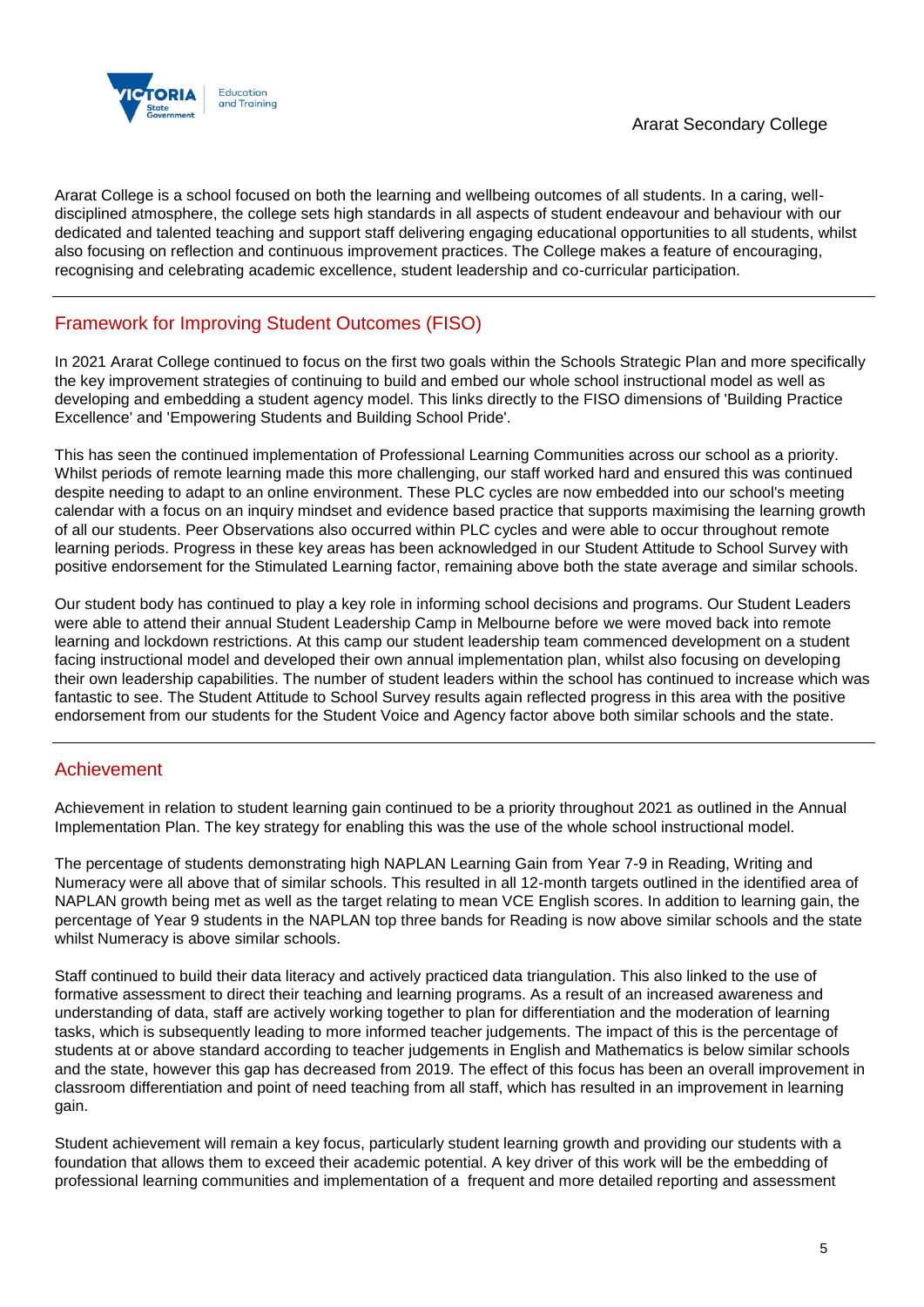

#### process.

Our literacy intervention program for Year 7 and Year 8 students continued to run throughout 2021 and supported students to enhance their overall literacy outcomes. We also trialled a student acceleration program in English for Year 8 students. A number of students also accessed accelerated studies in selected subjects throughout the school.

Our mean VCE study score has continued on an upwards trajectory, which resulted in positive outcomes for our VCE students. Whilst our overall satisfactory completion rate for VCE decreased slightly this was in line with state averages and nearly all students exited to employment. The continual cycle of targeted and focused professional learning to staff is essential to the progression of the school in this area. Students will also play a key role in directing areas for improvement and further ways we can deepen their engagement within their learning, their connection to the school and aspirations for the future.

The majority of students supported through the Program for Students with a Disability showed positive progress in achieving their individual goals as identified in their Individual Education Plans.

## **Engagement**

Attendance remained a priority throughout 2021. This resulted in our PILOT Flexible Learning Option (FLO) program (now named FLeX) becoming a permanent fixture of our school program and being integrated into our School Farm Campus. This continues to be implemented with support from CGLLEN and SFYS. These programs were aimed at chronic non-attenders and also students who were showing signs of early disengagement providing them with more options for early intervention within our local community. Initial data is positive with some students now commencing reengagement back into our main campus. Our 2021 Attendance data did show significant improvement. A small number of students who are chronic non-attenders continue to impact student attendance and student exit data.

Increasing the active participation of students in their learning remains a focus of the College. This has resulted in student consultation on our Middle Years Structure and subsequent changes, as well as the introduction of a School Improvement Team (SIT) focused on Pathways. Careers has continued to be delivered throughout the Year 9 and Year 10 curriculum, as well as the introduction of My Career Portfolio from Year 7. In 2021 there is a Learning Specialist overseeing the positive climate for learning aspects of our school, which includes the delivery of a whole school Mentor Group Program as well as implementation of the Rights, Resilience and Respectful Relationships curriculum and The Resilience Project framework.

Whilst the majority of students exit to employment, this has often been part-time which does impact student exit data. This continues to be an area we wish to have further improvement in, as a result we have worked hard at developing strong relationships with local employment agencies, the CGLLEN and also ensuring we offer our students a wide variety of VET and pathway options.

## **Wellbeing**

Student wellbeing continues to be a focus, however in 2021 there was a small dip in our Student Attitude to School data which had previously been indicating improvement in all domains. This resulted in targets linked to this data in the 2021 AIP only being partially met.

Our school has continued to offer an extensive number of programs to manage the often complex wellbeing needs of our students so that they are ready and able to learn when they are in their classes. Our school 'Zones of Regulation' program continued throughout remote learning, aimed at Year 7 students transitioning into secondary school and supported them in the development of their self-regulation and emotional control. Feedback and subjective data from this program continues to be very positive.

Our Wellbeing team and their associated response to wellbeing needs continues to operate very well, despite the needs of students increasing over the last two years. We continue to be part of the Doctors in Schools Program, make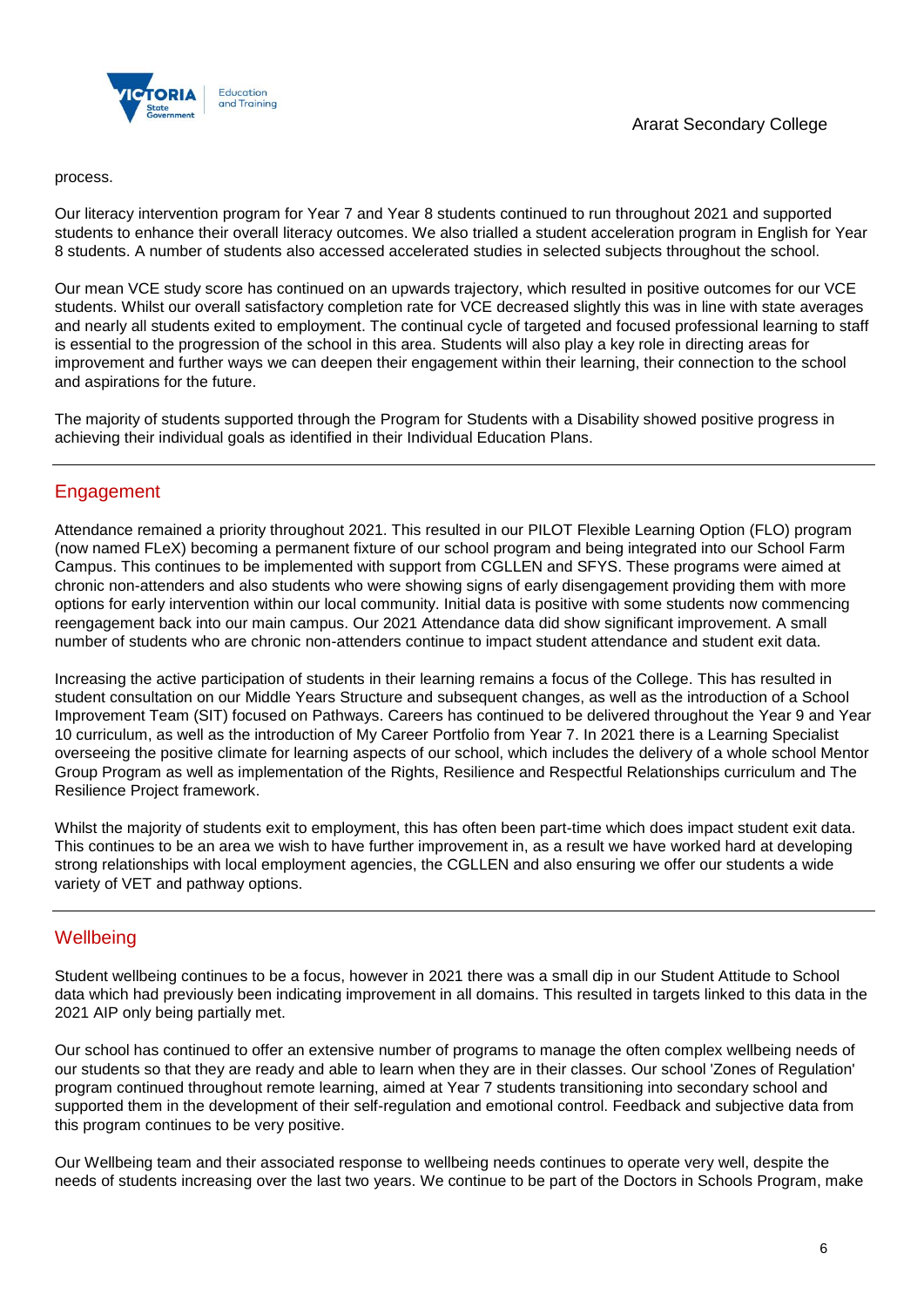

constant use of the State Schools Relief foundation and run a School Breakfast Program daily. As part of the Mental Health Practitioners in Secondary Schools Initiative we employed a Clinical Psychologist who now complements the work of our Youth Worker and School Counsellor. We were lucky enough to have two therapy dogs working across our school and work closely with a number of stakeholders in our local area, including Vic Police, Navigator, Berry St, SFYS and CGLLEN. There is continual analysis and reflection on the wellbeing needs of our students and families through multiple data collection sources so that we can ensure where possible work is happening in a proactive manner. This also includes the use of daily check in tool for students. The implementation of Respectful Relationships, reestablishment of our Diversity Club, increased activities within our First Nations Group and continued work with Resilient Ararat and The Resilience Project are aspects that support improvements in this area.

Parent satisfaction continues to be a highlight for our school with the percentage of positive endorsement well above the state average. Staff Survey data demonstrated strong improvement in a number of key areas, with some factors being close to twenty percent above the state average. This trend include the positive endorsement for school climate from our staff, with this increasing and now being above the state average.

## Finance performance and position

Ararat College maintained a very sound financial position throughout 2021. The School Strategic Plan in conjunction with the 2021 Annual Implementation Plan continued to provide a strong framework for the allocation of funds to support key goals and targets.

During 2021 works were completed on the refurbishment of the Senior School Coordinators office in our Senior Centre totaling \$18,947.27 which included the building component, painting and cabinetry. The floors in our Technology Wing were resurfaced amounting to \$7,330.00, photocopiers were also upgraded and new signage was completed on both the school farm and main campuses. Furniture and fittings were upgraded at a cost of \$5,525.82 and general building works totalled \$48,301.08. Refurbishment of the cardio gym also occurred as a result of funding received from Active Schools and STARRS program. Significant works were also scheduled over the December 2021 and January 2022 holiday period.

The Financial Performance and Position report shows an end of year deficit of \$482,498. This deficit was due to the overall expenditure in staffing. The cash component of Equity funding was again used throughout 2021 to offset staffing wages together with funds allocated from the cash budget towards workforce planning and to support a projected deficit in 2022.

Funds of \$100,000.00 were set aside for the establishment of undercover, lockable, school lockers bays around the main campus, however, due to the soaring cost of steel, the quotation for these works increased dramatically to \$186,000.00, therefore the money has been held over for future planning. An allocation of \$800,000.00 was also set aside for future capital works with plans continuing for the refurbishment of the E wing. Initial drawings have been received from the architect with the allocated budget being carried over throughout 2022 in the hope of securing further funding to complete the project.

> **For more detailed information regarding our school please visit our website at <https://www.araratcc.vic.edu.au/>**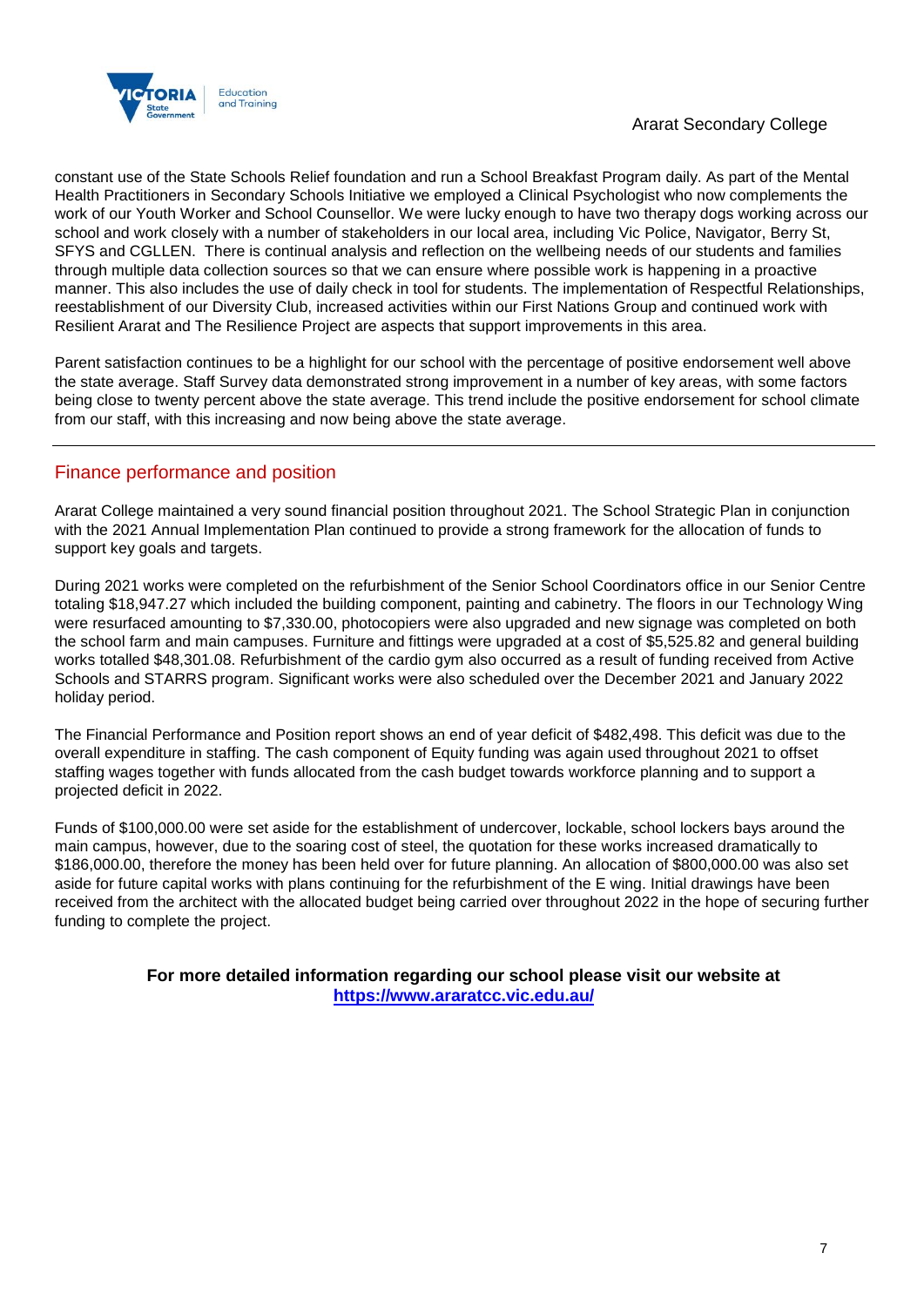

# **Performance Summary**

The Performance Summary for government schools provides an overview of how this school is contributing to the objectives of the Education State and how it compares to other Victorian government schools.

All schools work in partnership with their school community to improve outcomes for children and young people. Sharing this information with parents and the wider school community helps to support community engagement in student learning, a key priority of the Framework for Improving Student Outcomes.

Refer to the 'How to read the Annual Report' section for help on how to interpret this report.

## SCHOOL PROFILE

#### **Enrolment Profile**

A total of 293 students were enrolled at this school in 2021, 134 female and 159 male.

2 percent of students had English as an additional language and 5 percent were Aboriginal or Torres Strait Islander.

#### **Overall Socio-Economic Profile**

The overall school's socio-economic profile is based on the school's Student Family Occupation and Education index (SFOE).

SFOE is a measure of socio-educational disadvantage of a school, based on educational and employment characteristics of the parents/carers of students enrolled at the school. Possible SFOE band values are: Low, Low-Medium, Medium and High. A 'Low' band represents a low level of socio-educational disadvantage, a 'High' band represents a high level of socio-educational disadvantage.

This school's SFOE band value is: High

#### **Parent Satisfaction Summary**

The percent endorsement by parents on their school satisfaction level, as reported in the annual Parent Opinion Survey.

Percent endorsement indicates the percent of positive responses (agree or strongly agree) from parents who responded to the survey.



#### **School Staff Survey**

The percent endorsement by staff on School Climate, as reported in the annual School Staff Survey.

Percent endorsement indicates the percent of positive responses (agree or strongly agree) from staff who responded to the survey. Data is suppressed for schools with three or less respondents to the survey for confidentiality reasons.

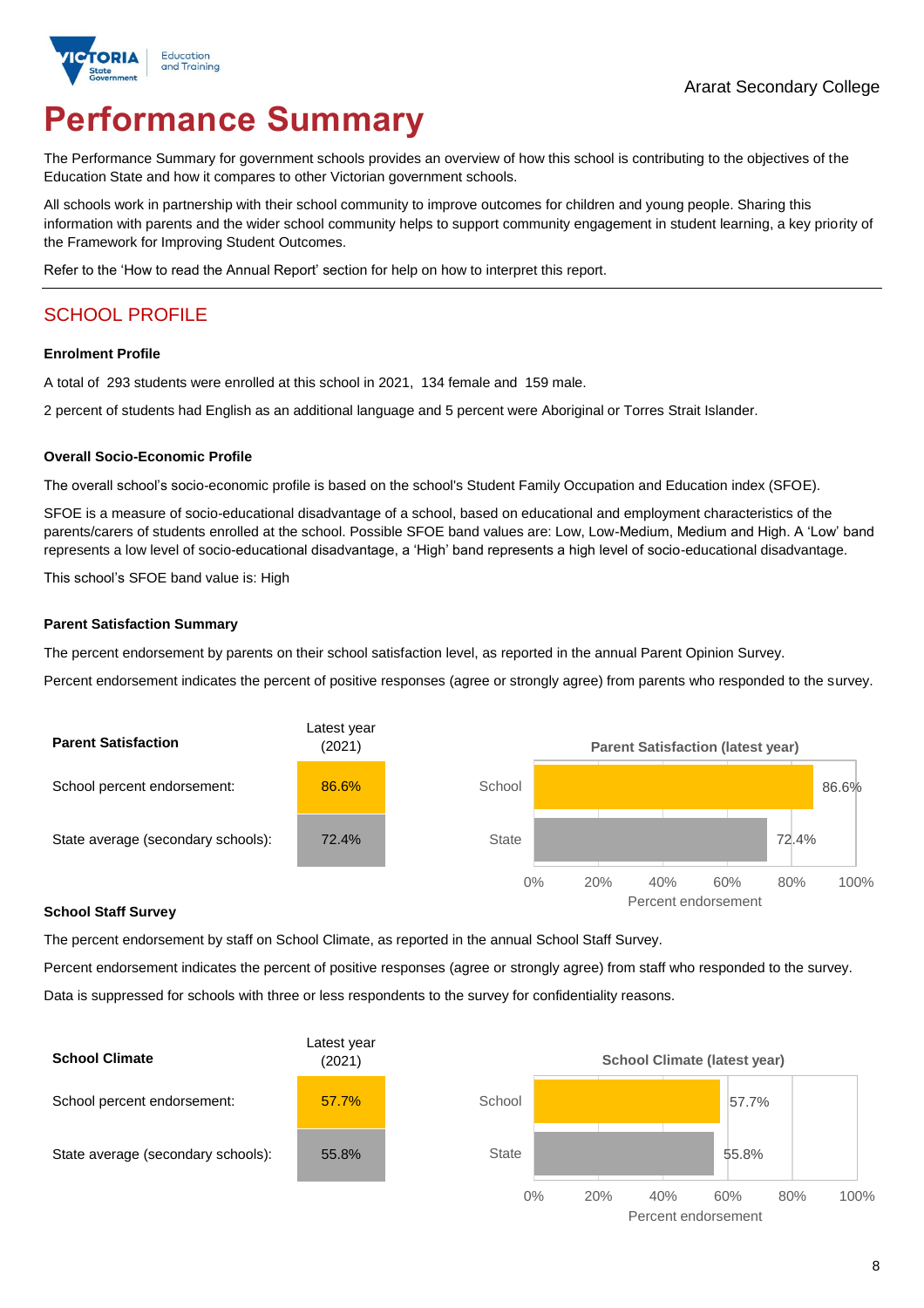

## ACHIEVEMENT

*Key: 'Similar Schools' are a group of Victorian government schools that are like this school, taking into account the school's socioeconomic background of students, the number of non-English speaking students and the size and location of the school.*

#### **Teacher Judgement of student achievement**

Percentage of students working at or above age expected standards in English and Mathematics.



| <b>Mathematics</b><br>Years 7 to 10                               | Latest year<br>(2021) |  |
|-------------------------------------------------------------------|-----------------------|--|
| School percent of students at or above age<br>expected standards: | 34.8%                 |  |
| Similar Schools average:                                          | 48.3%                 |  |
| State average:                                                    | 65.3%                 |  |

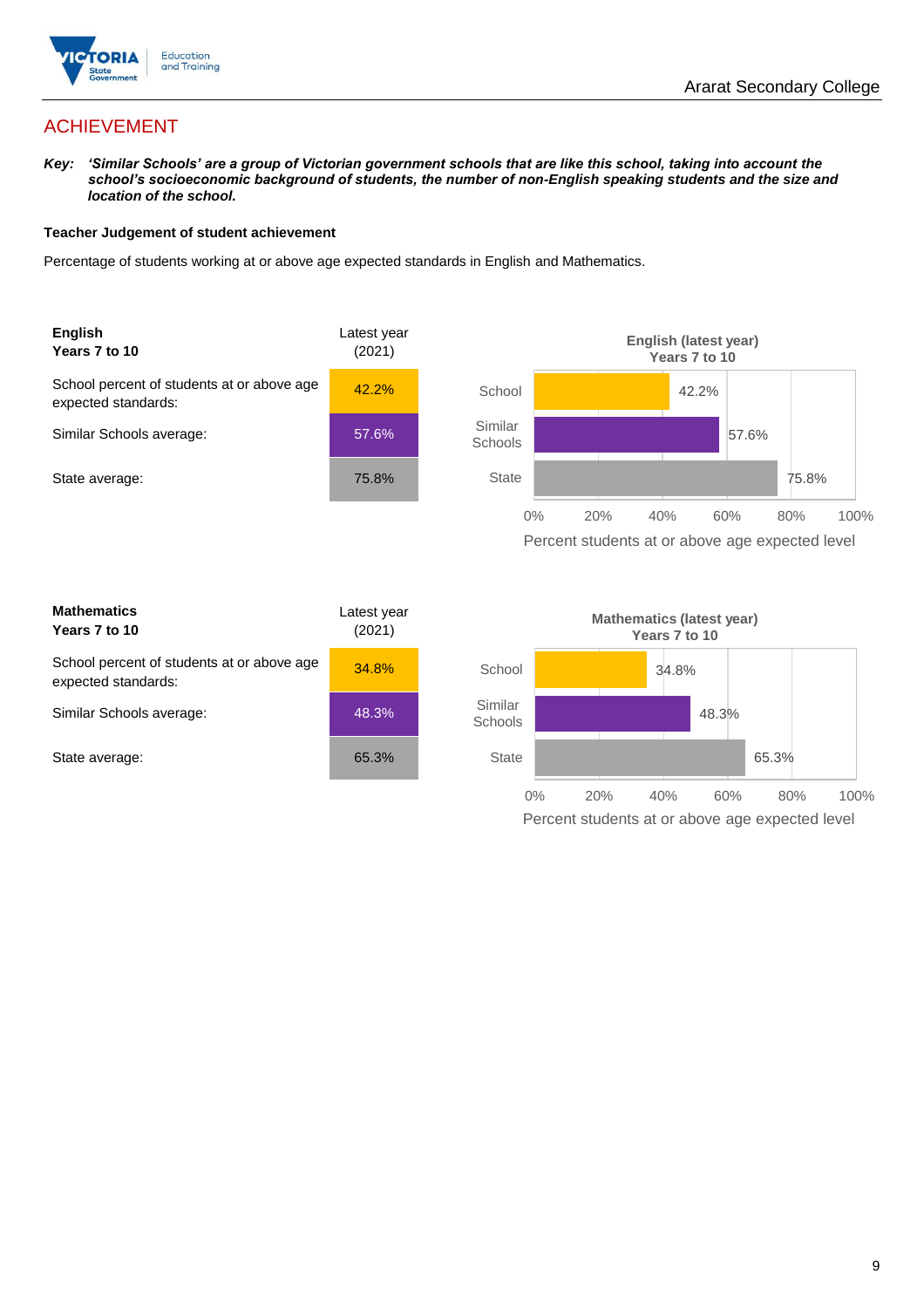

## ACHIEVEMENT (continued)

*Key: 'Similar Schools' are a group of Victorian government schools that are like this school, taking into account the school's socioeconomic background of students, the number of non-English speaking students and the size and location of the school.*

#### **NAPLAN**

Percentage of students in the top three bands of testing in NAPLAN.

Note: NAPLAN tests were not conducted in 2020, hence the 4-year average is the average of 2018, 2019 and 2021 data.

| Reading<br>Year <sub>7</sub>                      | Latest year<br>(2021) | 4-year<br>average | <b>NAPLAN Reading (latest year)</b><br>Year <sub>7</sub>                            |
|---------------------------------------------------|-----------------------|-------------------|-------------------------------------------------------------------------------------|
| School percent of students in<br>top three bands: | 41.3%                 | 43.2%             | School<br>41.3%                                                                     |
| Similar Schools average:                          | 46.1%                 | 44.8%             | Similar<br>46.1%<br>Schools                                                         |
| State average:                                    | 55.2%                 | 54.8%             | <b>State</b><br>55.2%                                                               |
|                                                   |                       |                   | 20%<br>40%<br>$0\%$<br>60%<br>80%<br>100%<br>Percent of students in top three bands |
| <b>Reading</b><br>Year 9                          | Latest year<br>(2021) | 4-year<br>average | <b>NAPLAN Reading (latest year)</b><br>Year 9                                       |
| School percent of students in<br>top three bands: | 44.6%                 | 39.0%             | School<br>44.6%                                                                     |
| Similar Schools average:                          | 33.6%                 | 37.7%             | Similar<br>33.6%<br>Schools                                                         |
| State average:                                    | 43.9%                 | 45.9%             | <b>State</b><br>43.9%                                                               |
|                                                   |                       |                   | 20%<br>$0\%$<br>40%<br>60%<br>80%<br>100%<br>Percent of students in top three bands |
| <b>Numeracy</b><br>Year <sub>7</sub>              | Latest year<br>(2021) | 4-year<br>average | <b>NAPLAN Numeracy (latest year)</b>                                                |
|                                                   |                       |                   | Year <sub>7</sub>                                                                   |
| School percent of students in<br>top three bands: | 42.9%                 | 41.7%             | School<br>42.9%                                                                     |
| Similar Schools average:                          | 47.0%                 | 45.0%             | Similar<br>47.0%<br>Schools                                                         |
| State average:                                    | 55.2%                 | 55.3%             | <b>State</b><br>55.2%                                                               |
|                                                   |                       |                   | $0\%$<br>20%<br>40%<br>60%<br>80%<br>100%<br>Percent of students in top three bands |
| <b>Numeracy</b><br>Year 9                         | Latest year<br>(2021) | 4-year<br>average | <b>NAPLAN Numeracy (latest year)</b><br>Year 9                                      |
| School percent of students in<br>top three bands: | 43.6%                 | 31.3%             | School<br>43.6%                                                                     |
| Similar Schools average:                          | 34.3%                 | 37.1%             | Similar<br>34.3%<br>Schools                                                         |
| State average:                                    | 45.0%                 | 46.8%             | <b>State</b><br>45.0%                                                               |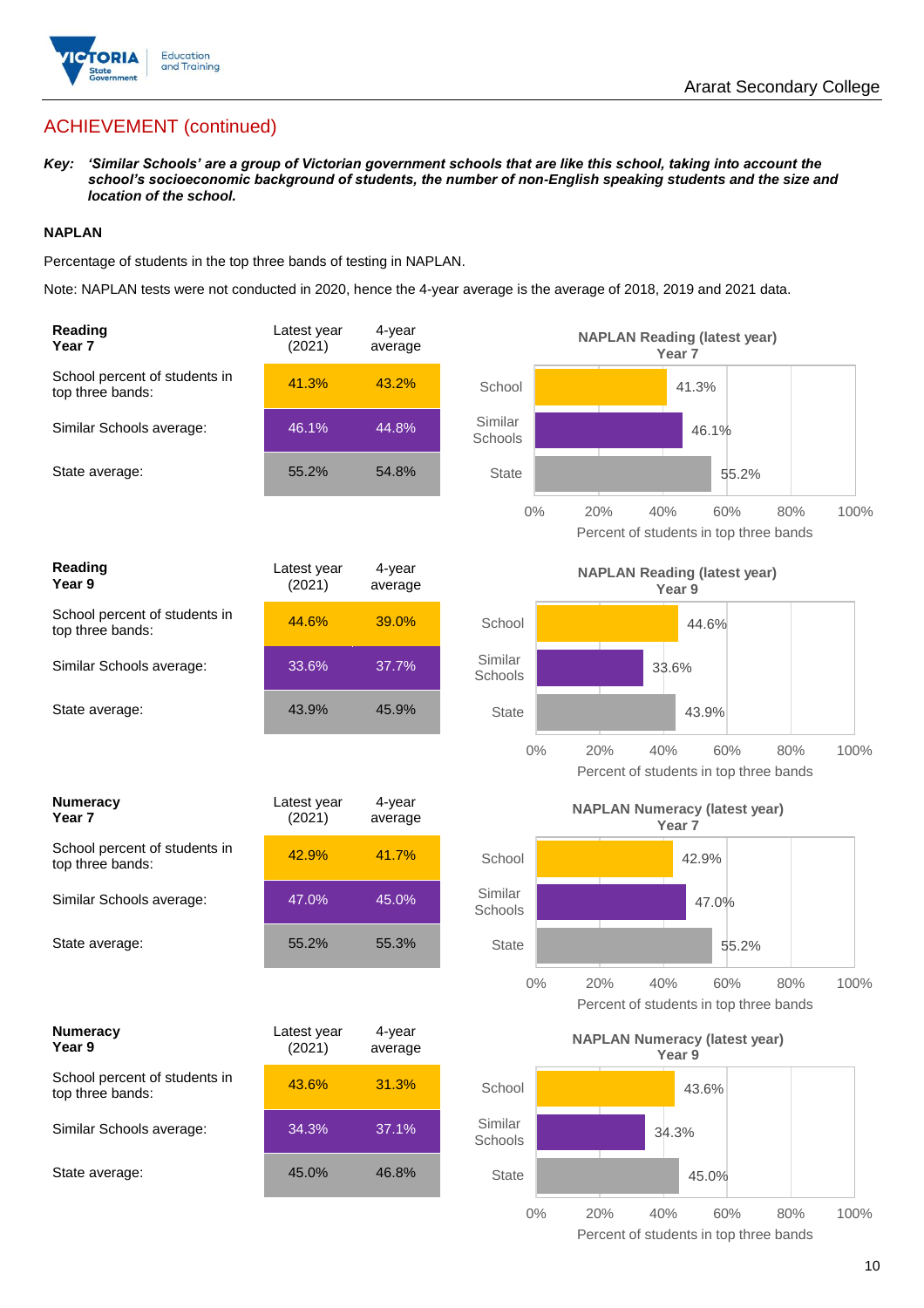

## ACHIEVEMENT (continued)

#### **NAPLAN Learning Gain**

NAPLAN learning gain is determined by comparing a student's current year result relative to the results of all 'similar' Victorian students (i.e., students in all sectors in the same year level who had the same score two years prior). If the current year result is in the top 25 percent, their gain level is categorised as 'High'; middle 50 percent is 'Medium'; bottom 25 percent is 'Low'.

#### **Learning Gain Year 5 (2019) to Year 7 (2021)**



#### **Learning Gain Year 7 (2019) to Year 9 (2021)**

|                             | Low<br>Gain | Medium<br>Gain | High<br>Gain | High Gain<br>(Similar<br>Schools) |                            |  |
|-----------------------------|-------------|----------------|--------------|-----------------------------------|----------------------------|--|
| Reading:                    | 19%         | 49%            | 32%          | 21%                               | 100%                       |  |
| Numeracy:                   | 24%         | <b>39%</b>     | 37%          | 22%                               | 80%                        |  |
| Writing:                    | 15%         | 66%            | 19%          | 18%                               | Percent of students<br>60% |  |
| Spelling:                   | 29%         | 54%            | 17%          | 20%                               | 40%                        |  |
| Grammar and<br>Punctuation: | 19%         | 54%            | 27%          | 21%                               | 20%                        |  |
|                             |             |                |              |                                   | 0%                         |  |

**NAPLAN Learning Gain (latest year) Year 7 - Year 9**

**N** Low Gain **Medium Gain E** High Gain

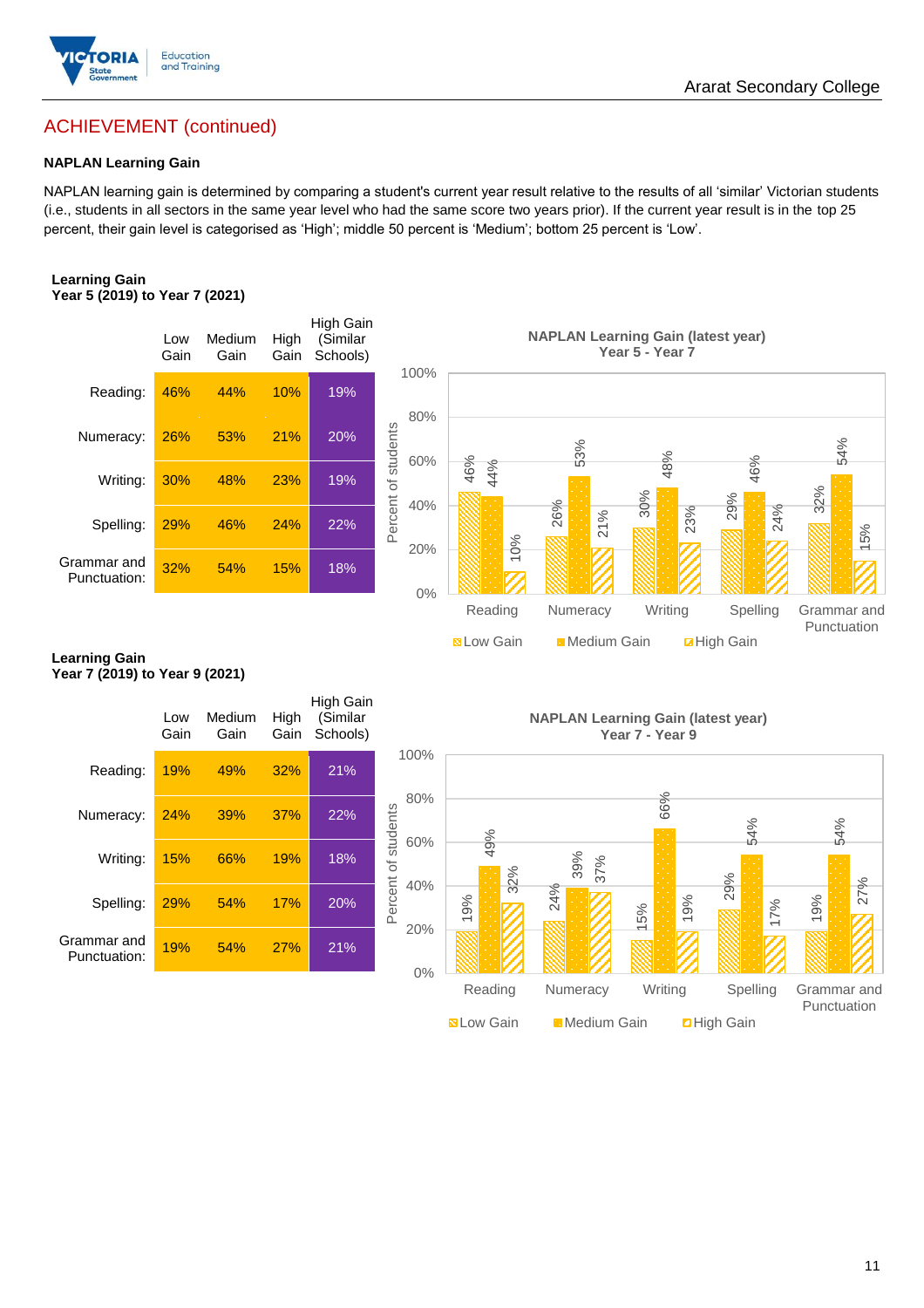

## ACHIEVEMENT (continued)

#### **Victorian Certificate of Education (VCE)**

Mean study score from all VCE subjects undertaken by students at this school. This includes all Unit 3 and 4 studies (including those completed in Year 11) and any VCE VET studies awarded a study score.

The maximum student study score is 50 and the state-wide mean (including government and non-government schools) is set at 30.



\* *Due to COVID-19, there may be some under-reporting of VET completed competencies from schools due to students still completing outstanding 2021 VET units in 2022.*

## ENGAGEMENT

*Key: 'Similar Schools' are a group of Victorian government schools that are like this school, taking into account the school's socioeconomic background of students, the number of non-English speaking students and the size and location of the school.*

#### **Average Number of Student Absence Days**

Absence from school can impact on students' learning. Common reasons for non-attendance include illness and extended family holidays. Absence and attendance data in 2020 and 2021 may have been influenced by local COVID-19.



Average number of absence days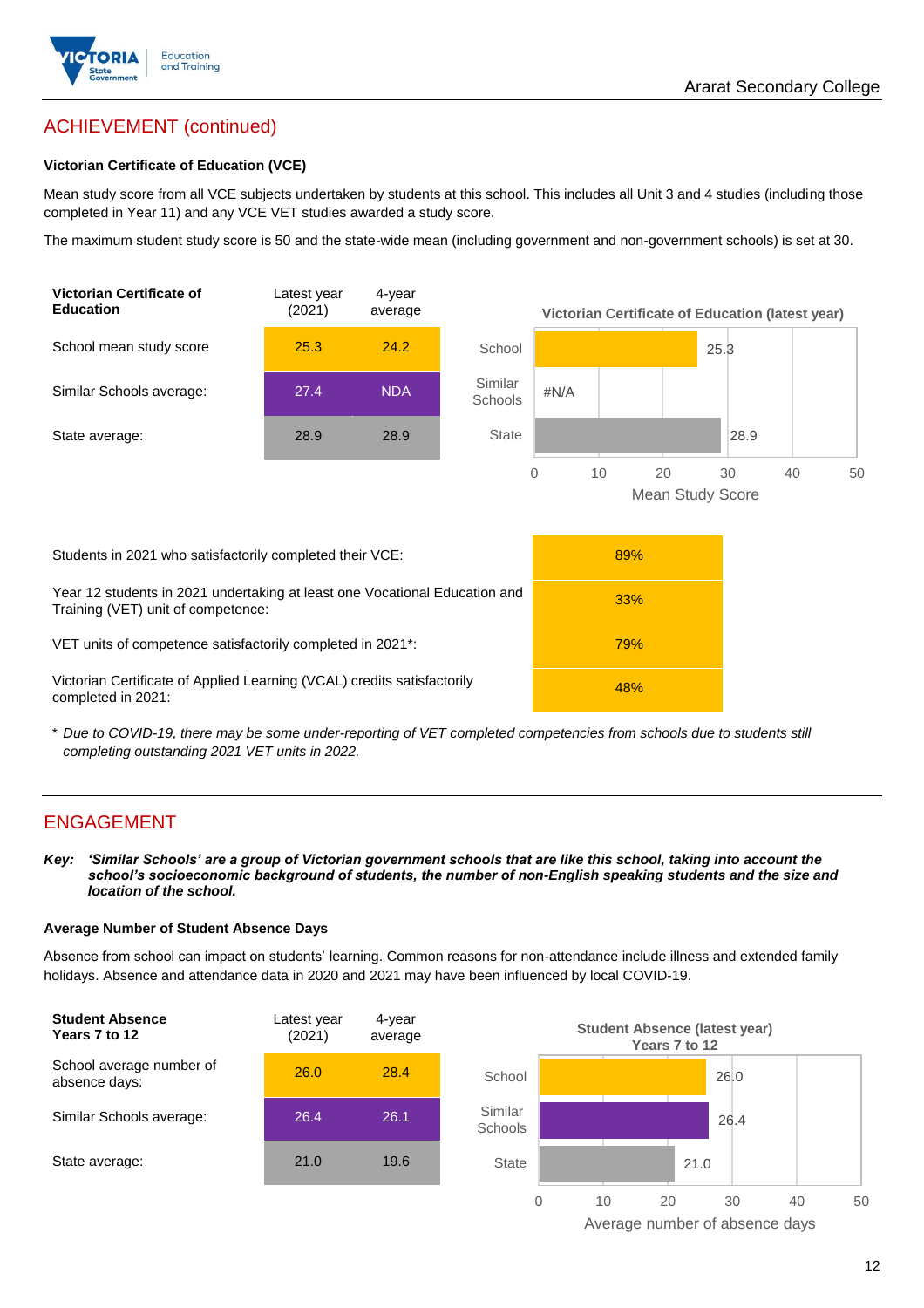

## ENGAGEMENT (continued)

#### **Attendance Rate (latest year)**

|                                             | Year i | Year 8 | Year 9 | Year 10 | Year 11 | Year 12 |
|---------------------------------------------|--------|--------|--------|---------|---------|---------|
| Attendance Rate by year level<br>$(2021)$ : | 89%    | 88%    | 83%    | 84%     | 88%     | 92%     |

#### **Student Retention**

Percentage of Year 7 students who remain at the school through to Year 10.



#### **Students exiting to further studies or full-time employment**

Percentage of students from Years 10 to 12 going on to further studies or full-time employment.

Note: This measure refers to data from the year when students exited the school. Data excludes destinations recorded as 'Unknown'.



Percent of students with positive destinations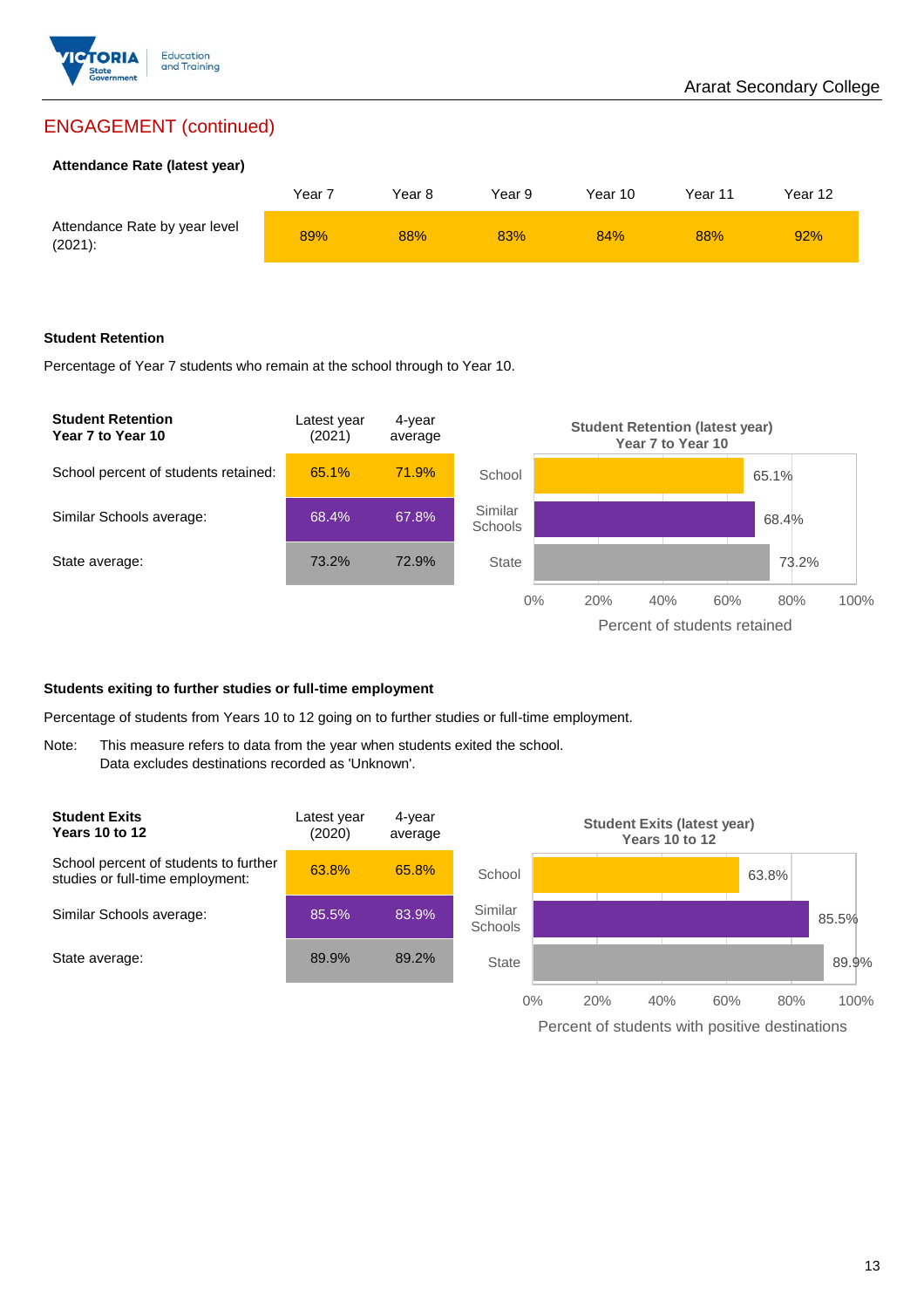

## **WELLBEING**

*Key: 'Similar Schools' are a group of Victorian government schools that are like this school, taking into account the school's socioeconomic background of students, the number of non-English speaking students and the size and location of the school.*

#### **Student Attitudes to School – Sense of Connectedness**

The percent endorsement on Sense of Connectedness factor, as reported in the Attitudes to School Survey completed annually by Victorian government school students, indicates the percent of positive responses (agree or strongly agree).



*Due to lower participation rates, differences in the timing of the survey/length of survey period and the general impact of Covid19 across 2020 and 2021, data are often not comparable with previous years or within similar school groups. Care should be taken when interpreting these results.*



#### **Student Attitudes to School – Management of Bullying**

The percent endorsement on Management of Bullying factor, as reported in the Attitudes to School Survey completed annually by Victorian government school students, indicates the percent of positive responses (agree or strongly agree).

| <b>Management of Bullying</b><br>Years 7 to 12 | Latest year<br>(2021) | 4-year<br>average |  |
|------------------------------------------------|-----------------------|-------------------|--|
| School percent endorsement:                    | 50.3%                 | 52.5%             |  |
| Similar Schools average:                       | 54.7%                 | 56.8%             |  |
| State average:                                 | 53.3%                 | 56.8%             |  |

*Due to lower participation rates, differences in the timing of the survey/length of survey period and the general impact of Covid19 across 2020 and 2021, data are often not comparable with previous years or within similar school groups. Care should be taken when interpreting these results.*

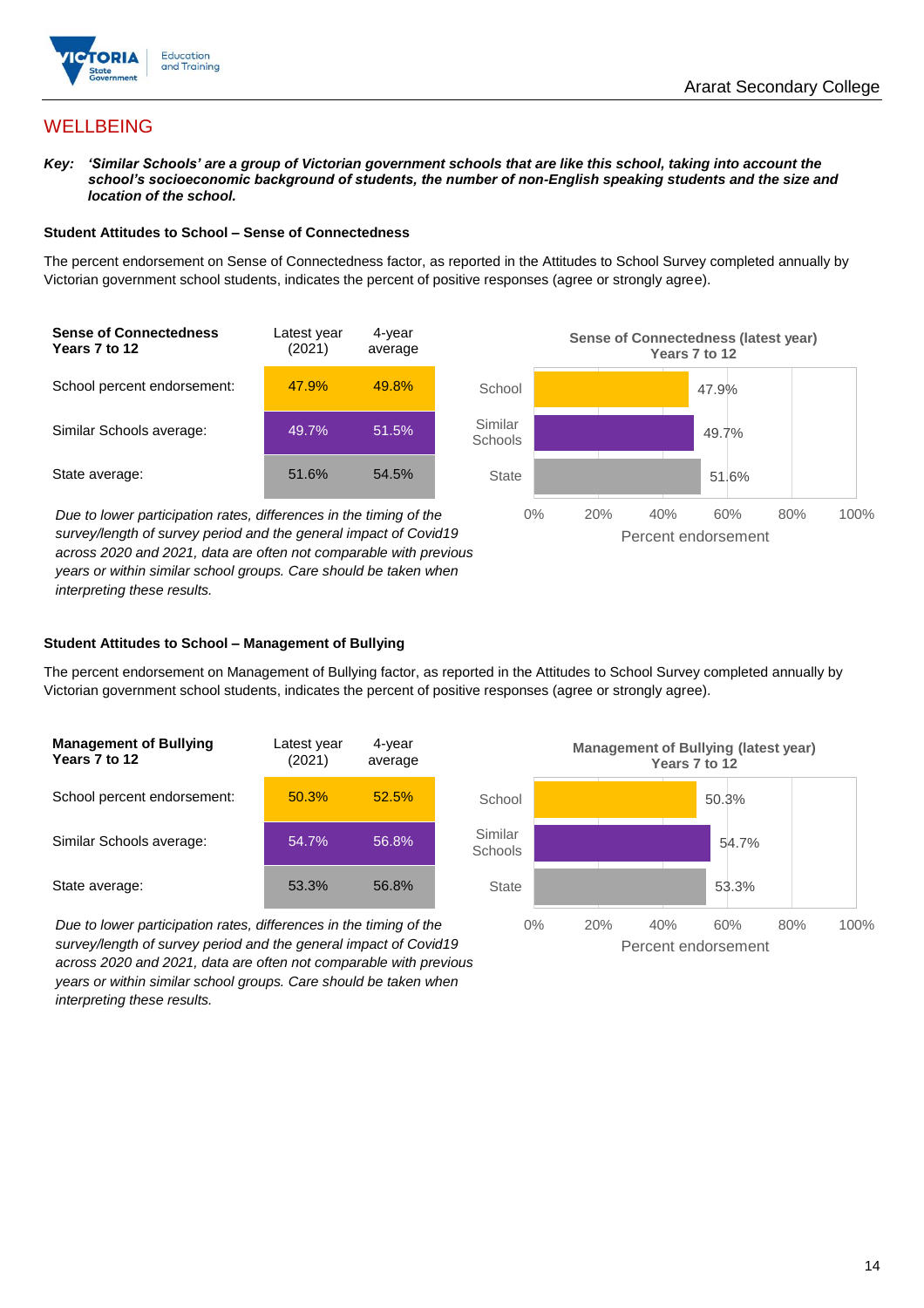

## **Financial Performance and Position**

FINANCIAL PERFORMANCE - OPERATING STATEMENT SUMMARY FOR THE YEAR ENDING 31 DECEMBER, 2021

| <b>Revenue</b>                  | <b>Actual</b> |
|---------------------------------|---------------|
| <b>Student Resource Package</b> | \$4,408,379   |
| Government Provided DET Grants  | \$1,059,010   |
| Government Grants Commonwealth  | \$0           |
| Government Grants State         | \$0           |
| <b>Revenue Other</b>            | \$70,639      |
| <b>Locally Raised Funds</b>     | \$222,783     |
| <b>Capital Grants</b>           | \$0           |
| <b>Total Operating Revenue</b>  | \$5,760,811   |

| Equity <sup>1</sup>                                 | <b>Actual</b> |
|-----------------------------------------------------|---------------|
| Equity (Social Disadvantage)                        | \$385,500     |
| Equity (Catch Up)                                   | \$41,396      |
| <b>Transition Funding</b>                           | \$0           |
| Equity (Social Disadvantage - Extraordinary Growth) | \$0           |
| <b>Equity Total</b>                                 | \$426,896     |

| <b>Expenditure</b>                    | <b>Actual</b> |
|---------------------------------------|---------------|
| Student Resource Package <sup>2</sup> | \$4,961,271   |
| Adjustments                           | \$0           |
| <b>Books &amp; Publications</b>       | \$3,464       |
| Camps/Excursions/Activities           | \$109,914     |
| <b>Communication Costs</b>            | \$27,696      |
| Consumables                           | \$146,141     |
| Miscellaneous Expense <sup>3</sup>    | \$267,189     |
| <b>Professional Development</b>       | \$68,881      |
| Equipment/Maintenance/Hire            | \$149,667     |
| <b>Property Services</b>              | \$234,670     |
| Salaries & Allowances <sup>4</sup>    | \$135,975     |
| <b>Support Services</b>               | \$2,949       |
| Trading & Fundraising                 | \$64,995      |
| Motor Vehicle Expenses                | \$3,572       |
| <b>Travel &amp; Subsistence</b>       | \$2,209       |
| <b>Utilities</b>                      | \$70,340      |
| <b>Total Operating Expenditure</b>    | \$6,248,934   |
| <b>Net Operating Surplus/-Deficit</b> | (\$488,123)   |
| <b>Asset Acquisitions</b>             | \$25,747      |

(1) The equity funding reported above is a subset of the overall revenue reported by the school.

(2) Student Resource Package Expenditure figures are as of 10 Mar 2022 and are subject to change during the reconciliation process.

(3) Miscellaneous Expenses include bank charges, administration expenses, insurance and taxation charges.

(4) Salaries and Allowances refers to school-level payroll.